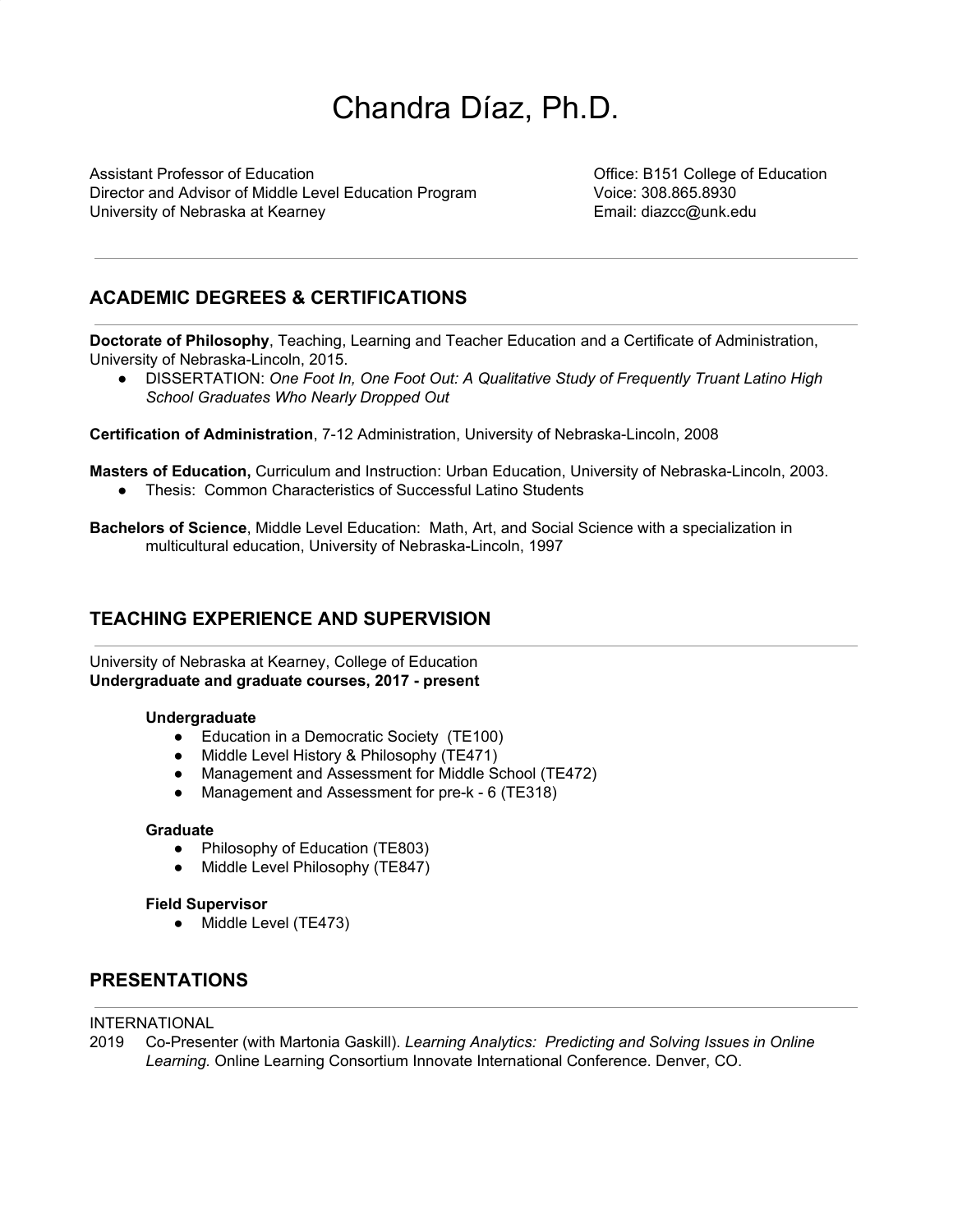2006 Co-Presenter (Margaret Macintyre Latta, Gayle Buck, Teresa Abrahams, Chandra Diaz-DeBose, Sandra Dop, Kathy Fuchser, Joyce Lehn, Colette Mast, Virginia Newton, Judith Ruskamp and Sarah Thomas), *Risks and Opportunities Embodied within Self-Study,* American Educational Research Association (AERA), San Francisco, CA.

#### **NATIONAL**

2006 Co-Presenter (with Edmund Hamann and Julie Meltzer), *Successful Strategies to Promote Literacy Skills in Adolescents.* US Department of Education Office of English Language Acquisition (OELA) 5th annual Celebrate Our Rising Stars Summit. Washington, D.C.

#### **STATE**

- 2019 Co-Presenter (with Po Hu), *Concepts Influencing Attitudes and Beliefs Toward Mental Health Issues In A Teacher Education Program,* Nebraska Educational Technology Association *(NETA)*. Kearney, NE.
- 2019 Co-Presenter (with Rebecca Nelson), *Responsive Mindsets: Teachers as Advocates for the Common Good, Nebraska Educational Technology Association (NETA)*. Kearney, NE.

#### **SCHOLARSHIP**

**Diaz, C.,** Hu, P., Tillman, D.R., & Hof, D.D (In press). Factors Influencing Attitudes Toward Mental Health *S*tigma In A Teacher Education Program, *International Journal of Psychology: Biopsychosocial Approach.*

**Manuscript Reviewer**, Journal of Latinos and Education, 2019

**Curriculum Reviewer,** Chadron State College's Middle Level Program, 2019

#### **OTHER SCHOLARLY WORK/PRODUCTS**

Hamann, E. T., **Diaz, C**., Eckerson, J., Gray, T., & Morgenson, C. (in press). *Teacher Perspective on Supporting Students to Feel Welcome and Safe in Politically and Socially Challenging Times.* Indianapolis, IN: Midwest and Plains Equity Assistance Center.

Hamann, E. T., **Diaz, C**., Eckerson, J., Gray, T., & Morgenson, C. (2018). *Teacher Perspectives and Teacher Participation in School Reform for Educational Equity*. Indianapolis, IN: Midwest and Plains Equity Assistance Center. [https://greatlakesequity.org/resource/teacher-perspectives-and-teacher-participation-school-ref](https://greatlakesequity.org/resource/teacher-perspectives-and-teacher-participation-school-reform-educational-equity) [orm-educational-equity](https://greatlakesequity.org/resource/teacher-perspectives-and-teacher-participation-school-reform-educational-equity)

Hamann, E. T., **Diaz, C**., Eckerson, J., Gray, T., & Morgenson, C. (2017). *Teacher Perspectives on Equitable Education for Immigrant Students.* Equity Spotlight Vodcast Series, Vol. 4. Indianapolis, IN: Midwest and Plains Equity Assistance Center. Indianapolis, IN: Midwest and Plains Equity Assistance Center. [https://greatlakesequity.org/resource/teacher-perspectives-equitable-education-immigrant-stud](https://greatlakesequity.org/resource/teacher-perspectives-equitable-education-immigrant-students)

[ents](https://greatlakesequity.org/resource/teacher-perspectives-equitable-education-immigrant-students)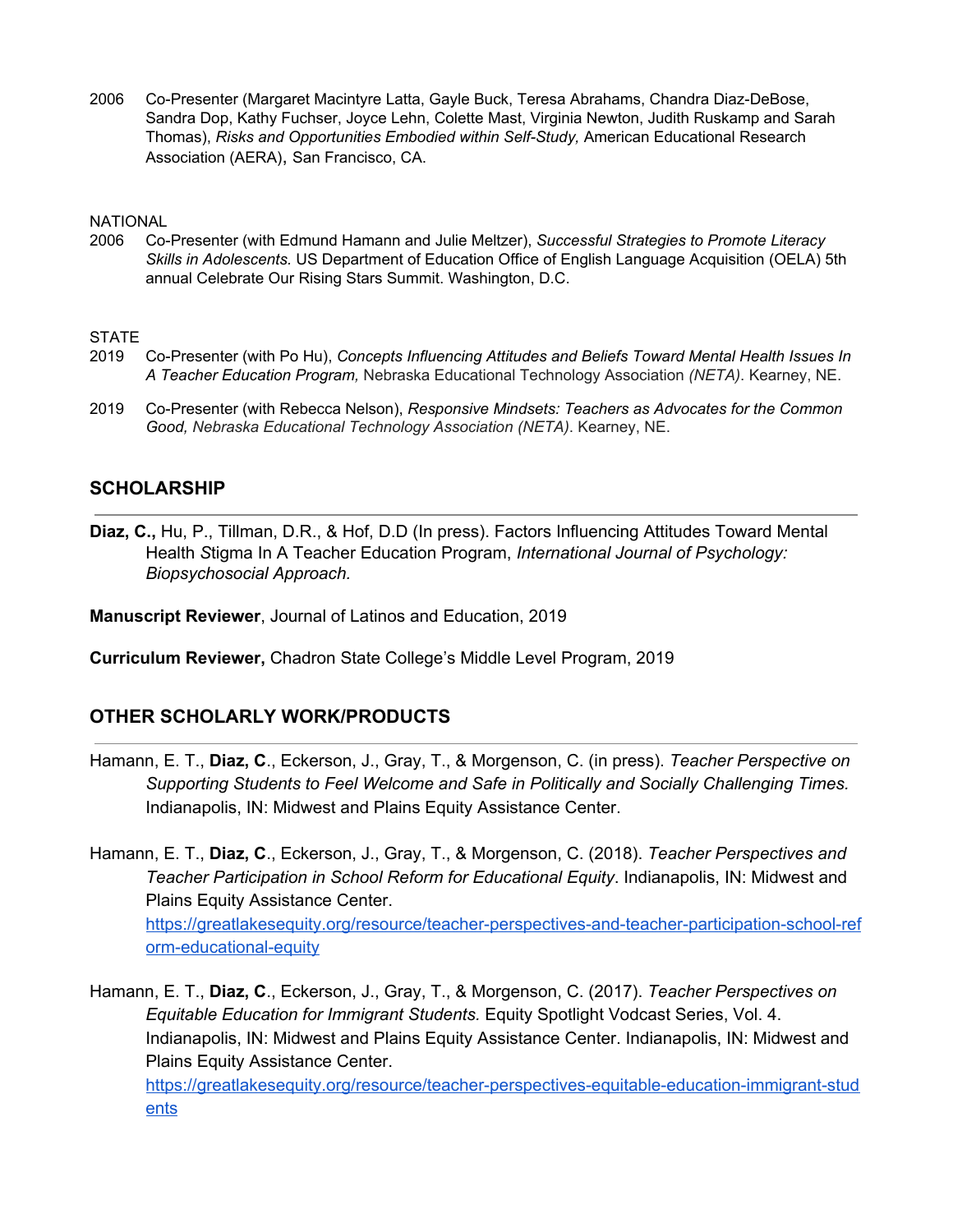Visual Representation of the Four Moral Dimensions (2017)

Latta, M. M., & Buck, G. (2007) Professional Development Risks and Opportunities Embodied within Self-Study, *Studying Teacher Education, 3:2,* 189-205, DOI: 10.1080/17425960701656585

# **PROFESSIONAL ASSOCIATIONS**

#### **NATIONAL**

- Association of Middle Level Educators (AMLE) (2020)
- National Education Association (NEA) (1998-2014, 2017-present)
- American Educational Research Association (AERA) (2006)

## **STATE**

● Nebraska State Education Association (NSEA) (1998-2014, 2017-present) LOCAL

● University of Nebraska at Kearney Education Association (UNKEA) (2017-present)

# **SERVICE**

# STATE & NATIONAL SERVICE

- **Board of Trustees Member,** National Association of Middle Level Educators, 2020-present
- **Member,** Collaborating Across Nebraska for Multilingual Excellence, 2019-present
- **Committee Member,** Ineffective Educator Definition, Nebraska Department of Education, 2019
- **Item Content & Bias Review member,** NWEA & NE Department of Education, 2018
- **Member,** Nebraska Middle Level Association, 2017-present
- **Member,** Nebraska Education Association, 1998-2014, 2017-present
- **Participant,** NE Department of Education Math & ELA Standards Alignment Working Session, 2017
- **Participant,** Midwest and Plains Equity Assistance Center, Vodcast with Equity Fellow, "Teacher Perspectives on Equitable Education for Immigrant Students", 2016-2019

## UNIVERSITY SERVICE

- **Mentor,** Loper2Loper First Year Student Retention Program, 2019
- **Committee Member,** Envisioning UNK 2030, 2019
- **Committee Member,** University of Nebraska at Kearney Recruitment Co-Council meeting, 2019
- **Methods Faculty Member Mentor,** Science/Math Education M.S.Ed Program, 2019
- **Candidate Application Reviewer,** Science/Math Education M.S.Ed program, 2019
- **COE Representative,** First-Year programs piloting a Summit Canvas course focused on the COE, 2018
- **UNK Chapter Advisor,** Sigma Lambda Gamma sorority, 2018-present
- **Member,** UNK Education Association, 2017-present